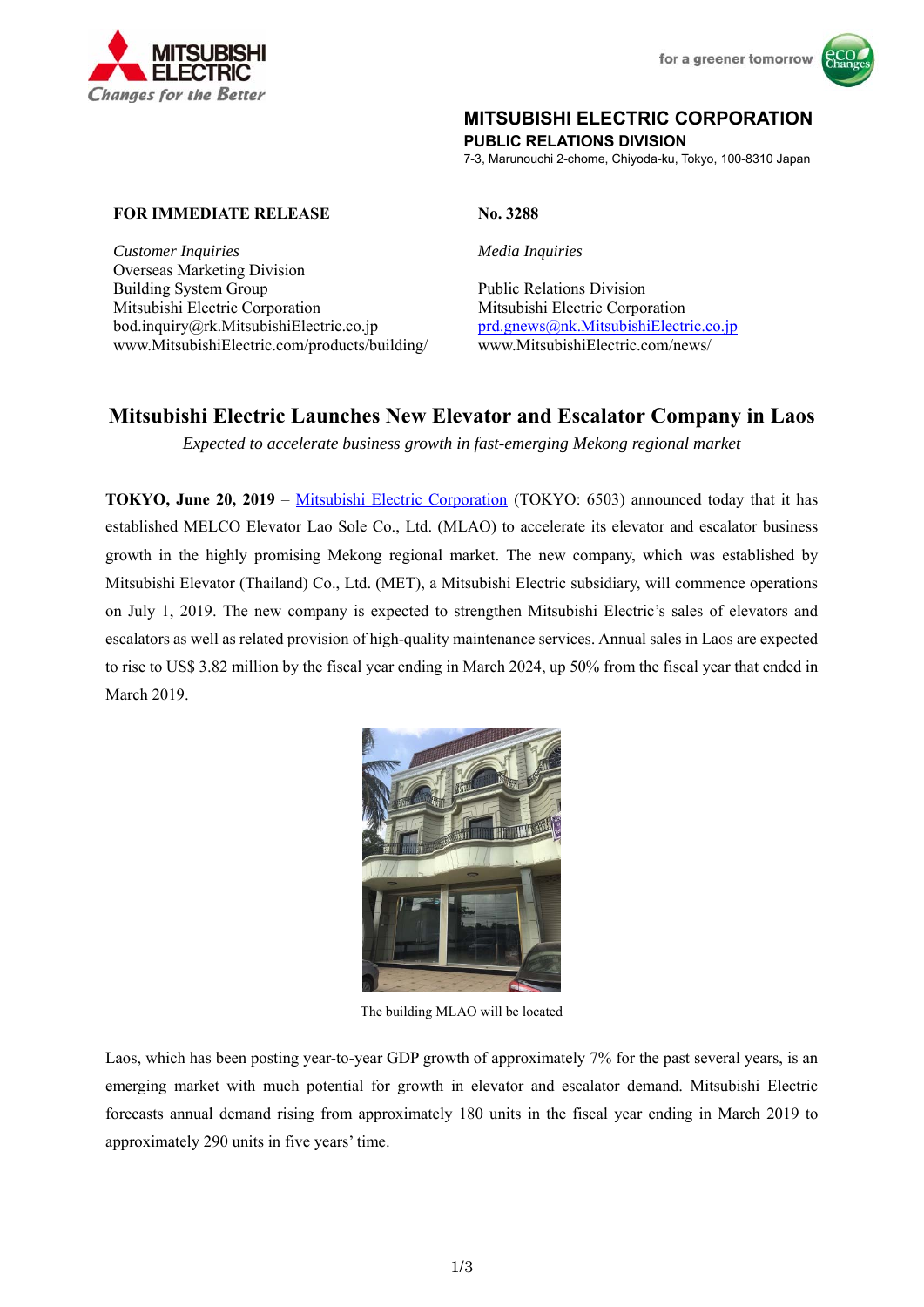Mitsubishi Electric and its subsidiary MET have been distributing elevators and escalators in Laos through a local agent, Souvanny Home Center Public Company (SVN), since 2013. Mitsubishi Electric is a recognized leader with a market share of some 30%, primarily in the premium segment such as luxury hotels and offices.

MET, having successfully completed many elevator and escalator projects in Thailand, purchased and integrated SVN's elevator and escalator business with MLAO. The new company will focus on delivering elevators and escalators that offer increased safety and peace of mind, backed by MET's support and guidance for installation and maintenance operations.

Mitsubishi Electric, which also distributes elevators and escalators through agents in the neighboring markets of Cambodia and Myanmar, looks forward to accelerating its business expansion in the rapidly growing Mekong regional market.

| <b>OVALITION OF BULLAR</b> |                                                                         |                   |              |
|----------------------------|-------------------------------------------------------------------------|-------------------|--------------|
| Company                    | MELCO Elevator Lao Sole Co., Ltd.                                       |                   |              |
| General Manager            | Sonthi Piamsawad                                                        |                   |              |
| Location                   | Vientiane, Laos                                                         |                   |              |
| Capital                    | LAK 20B (US\$ 2.3M)                                                     | Ownership         | MET: 100%    |
| Established                | June 2019                                                               | Start of business | July 1, 2019 |
| Employees                  | Approximately 60 (as of June 2019)                                      |                   |              |
| <b>Business</b>            | Sales, installation and maintenance of elevators and escalators in Laos |                   |              |

#### **Overview of MLAO**

## **Overview of MET**

| Company           | Mitsubishi Elevator (Thailand) Co., Ltd.                                                                                           |  |
|-------------------|------------------------------------------------------------------------------------------------------------------------------------|--|
| Managing Director | Munehisa Okamoto                                                                                                                   |  |
| Location          | Samut Prakan, Thailand                                                                                                             |  |
| Capital           | THB 100M (US\$ 3.2M)                                                                                                               |  |
| Ownership         | Mitsubishi Electric: 55%<br>Mitsubishi Corporation: 25%<br>Mitsubishi Electric Building Techno Service: 10%<br>Subsin Phaisan: 10% |  |
| Established       | December 1977                                                                                                                      |  |
| Employees         | Approximately 930 (as of March 2019)                                                                                               |  |
| <b>Business</b>   | Sales, installation, and maintenance of elevators and escalators primarily in Thailand                                             |  |